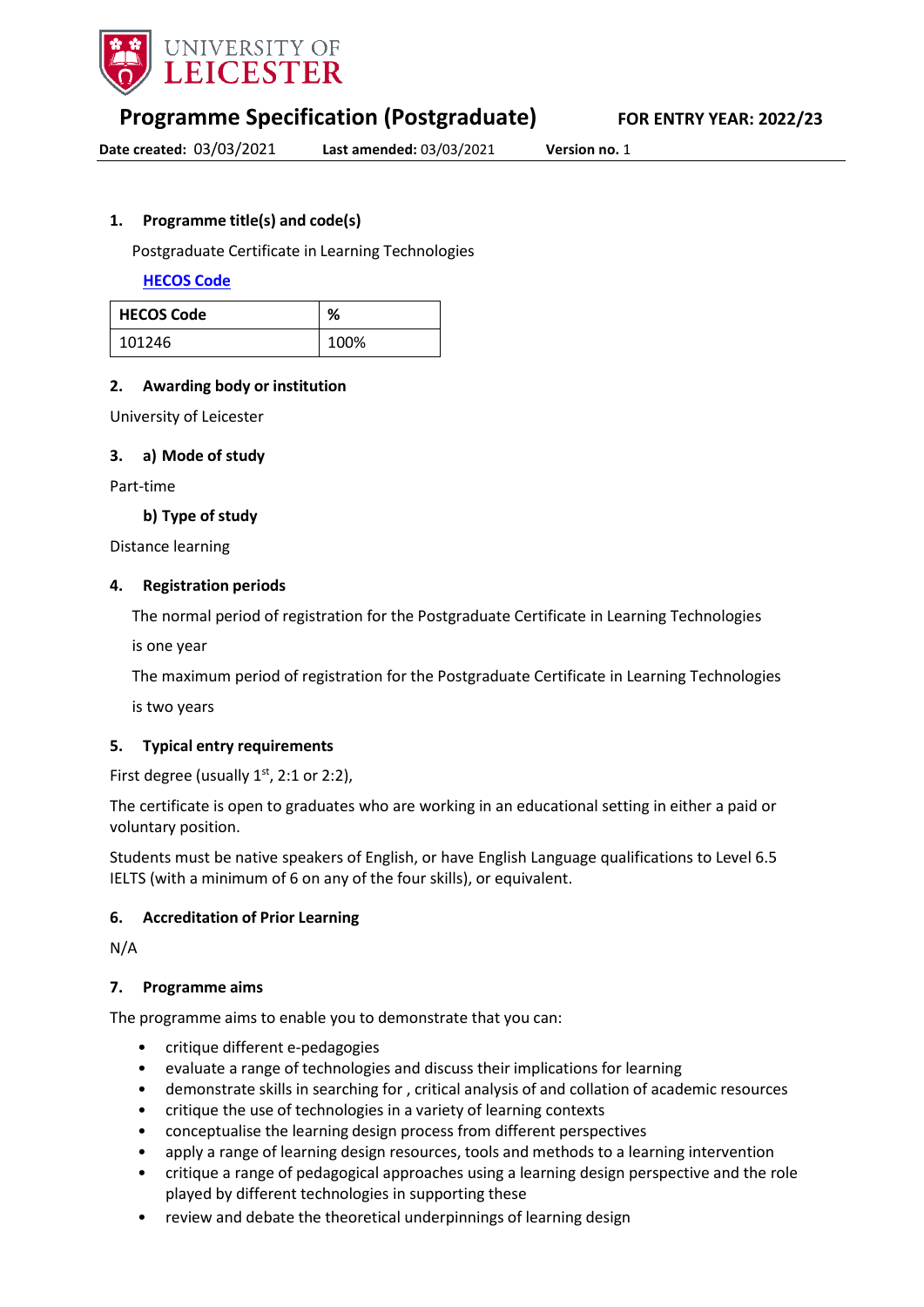• construct an innovative storyboard, learning activities and a structure for applying it in a real learning context

# **8. Reference points used to inform the programme specification**

- QAA Benchmarking Statement
- Framework for Higher Education Qualifications (FHEQ)
- UK Quality Code for Higher Education
- [University](https://www2.le.ac.uk/offices/sas2/quality/learnteach) Learning Strategy
- University [Assessment](https://www2.le.ac.uk/offices/sas2/quality/learnteach) Strategy
- University of Leicester Periodic Developmental Review Report
- External Examiners' reports (annual)
- United Nations Education for Sustainable Development Goals
- Student Destinations Data

#### **9. Programme Outcomes**

Unless otherwise stated, programme outcomes apply to all awards specified in [1.](#page-0-0) Programme title(s).

 $a)$ 

# i) Knowledge

| <b>Intended Learning</b><br><b>Outcomes</b>                                   | <b>Teaching and Learning Methods</b>      | <b>How Demonstrated?</b>                                                          |
|-------------------------------------------------------------------------------|-------------------------------------------|-----------------------------------------------------------------------------------|
| Enhanced knowledge of aspects<br>of subject knowledge and<br>subject pedagogy | Seminars, tutorials, independent<br>study | Oral presentations, Visual<br>presentations accompanied by<br>narrations, essays. |

#### ii) Concepts

| <b>Intended Learning</b><br><b>Outcomes</b>                                          | <b>Teaching and Learning Methods</b>      | <b>How Demonstrated?</b>                                                          |
|--------------------------------------------------------------------------------------|-------------------------------------------|-----------------------------------------------------------------------------------|
| Enhanced knowledge of<br>theoretical frameworks relevant<br>to learning and teaching | Seminars, tutorials, independent<br>study | Oral presentations, Visual<br>presentations accompanied by<br>narrations, essays. |

#### iii) Techniques

| <b>Intended Learning</b><br><b>Outcomes</b> | <b>Teaching and Learning Methods</b>      | <b>How Demonstrated?</b>                                                          |
|---------------------------------------------|-------------------------------------------|-----------------------------------------------------------------------------------|
| Mastery of educational<br>research methods  | Seminars, tutorials, independent<br>study | Oral presentations, Visual<br>presentations accompanied by<br>narrations, essays. |

#### iv) Critical analysis

| <b>Intended Learning</b><br><b>Outcomes</b>                                                                             | <b>Teaching and Learning Methods</b>      | <b>How Demonstrated?</b>                                                                                                                          |
|-------------------------------------------------------------------------------------------------------------------------|-------------------------------------------|---------------------------------------------------------------------------------------------------------------------------------------------------|
| Ability to apply understanding<br>of theoretical frameworks and<br>research methodology with<br>independence and rigour | Seminars, tutorials, independent<br>study | Oral presentations, Visual<br>presentations accompanied by<br>narrations, essays, contributions to<br>relevant online forums, blogs and<br>wikis. |

#### v) Presentation

| Intended Learning | <b>Teaching and Learning Methods</b> | <b>How Demonstrated?</b> |
|-------------------|--------------------------------------|--------------------------|
| Outcomes          |                                      |                          |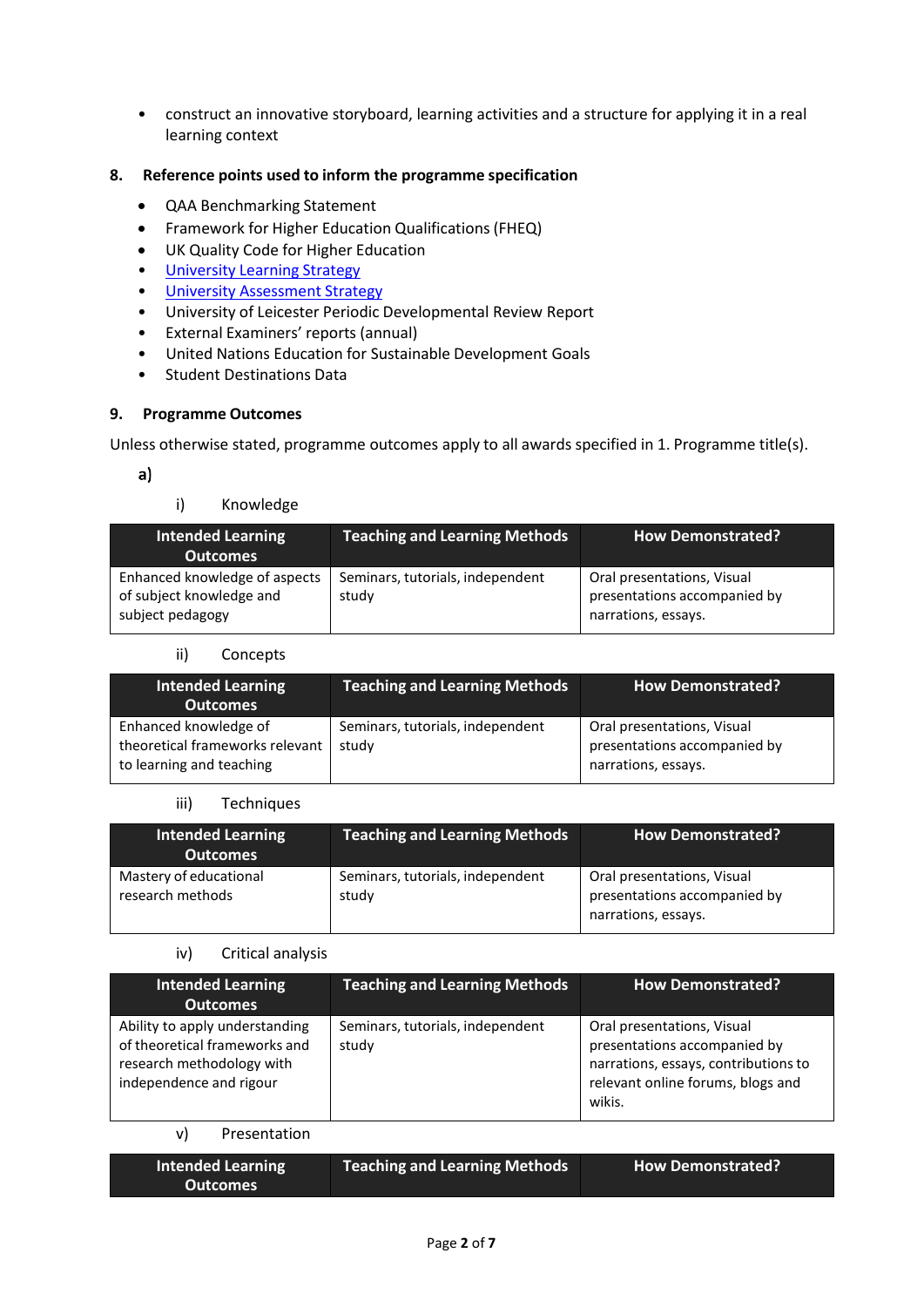| Mastery of presentation         | Seminars, tutorials, independent | Oral presentations, Visual   |
|---------------------------------|----------------------------------|------------------------------|
| methods appropriate to a        | study                            | presentations accompanied by |
| variety of audiences within the |                                  | narrations, essays.          |
| field of education              |                                  |                              |

# vi) Appraisal of evidence

| <b>Intended Learning</b><br><b>Outcomes</b>                                                                     | <b>Teaching and Learning Methods</b>      | <b>How Demonstrated?</b>                                                                                                                          |
|-----------------------------------------------------------------------------------------------------------------|-------------------------------------------|---------------------------------------------------------------------------------------------------------------------------------------------------|
| Ability to analyse and assess<br>educational policy and reform,<br>and findings from research and<br>inspection | Seminars, tutorials, independent<br>study | Oral presentations, Visual<br>presentations accompanied by<br>narrations, essays, contributions to<br>relevant online forums, blogs and<br>wikis. |

# $\mathbf{b}$

# i) Research skills

| <b>Intended Learning</b><br><b>Outcomes</b>                                                                                          | <b>Teaching and Learning Methods</b>                                                   | <b>How Demonstrated?</b>                                                                                                                          |
|--------------------------------------------------------------------------------------------------------------------------------------|----------------------------------------------------------------------------------------|---------------------------------------------------------------------------------------------------------------------------------------------------|
| Ability to locate, organise and<br>marshal evidence, report on<br>findings analyse complex ideas<br>and construct critical arguments | Seminars relating specifically to<br>research methods, tutorials,<br>independent study | Oral presentations, Visual<br>presentations accompanied by<br>narrations, essays, contributions to<br>relevant online forums, blogs and<br>wikis. |

# ii) Communication skills

| <b>Intended Learning</b><br><b>Outcomes</b>                                                                                                     | <b>Teaching and Learning Methods</b> | <b>How Demonstrated?</b>                                                                                                                          |
|-------------------------------------------------------------------------------------------------------------------------------------------------|--------------------------------------|---------------------------------------------------------------------------------------------------------------------------------------------------|
| Ability to deliver oral and visual<br>presentations appropriate to<br>the audience, respond to<br>questioning and write clearly<br>and cogently | Seminars, tutorials                  | Oral presentations, Visual<br>presentations accompanied by<br>narrations, essays, contributions to<br>relevant online forums, blogs and<br>wikis. |

# iii) Data presentation

| <b>Intended Learning</b><br><b>Outcomes</b>                                                        | <b>Teaching and Learning Methods</b>                                                   | <b>How Demonstrated?</b>                                                                                                                          |
|----------------------------------------------------------------------------------------------------|----------------------------------------------------------------------------------------|---------------------------------------------------------------------------------------------------------------------------------------------------|
| Ability to present research<br>findings clearly and effectively,<br>using appropriate IT resources | Seminars relating specifically to<br>research methods, tutorials,<br>independent study | Oral presentations, Visual<br>presentations accompanied by<br>narrations, essays, contributions to<br>relevant online forums, blogs and<br>wikis. |

# iv) Information technology

| <b>Intended Learning</b><br><b>Outcomes</b>                                    | <b>Teaching and Learning Methods</b>                                           | <b>How Demonstrated?</b>                                                                                                                            |
|--------------------------------------------------------------------------------|--------------------------------------------------------------------------------|-----------------------------------------------------------------------------------------------------------------------------------------------------|
| Ability to evaluate a range of IT<br>applications and to use IT<br>effectively | Seminars relating to pedagogy and<br>to research methods, independent<br>study | Oral presentations, Visual<br>presentations accompanied by<br>narrations, contribution to<br>appropriate Open Educational<br>Resource repositories. |

# v) Problem solving

| <b>Intended Learning</b><br><b>Outcomes</b> | Teaching and Learning Methods | <b>How Demonstrated?</b> |  |
|---------------------------------------------|-------------------------------|--------------------------|--|
|                                             | Page 3 of 7                   |                          |  |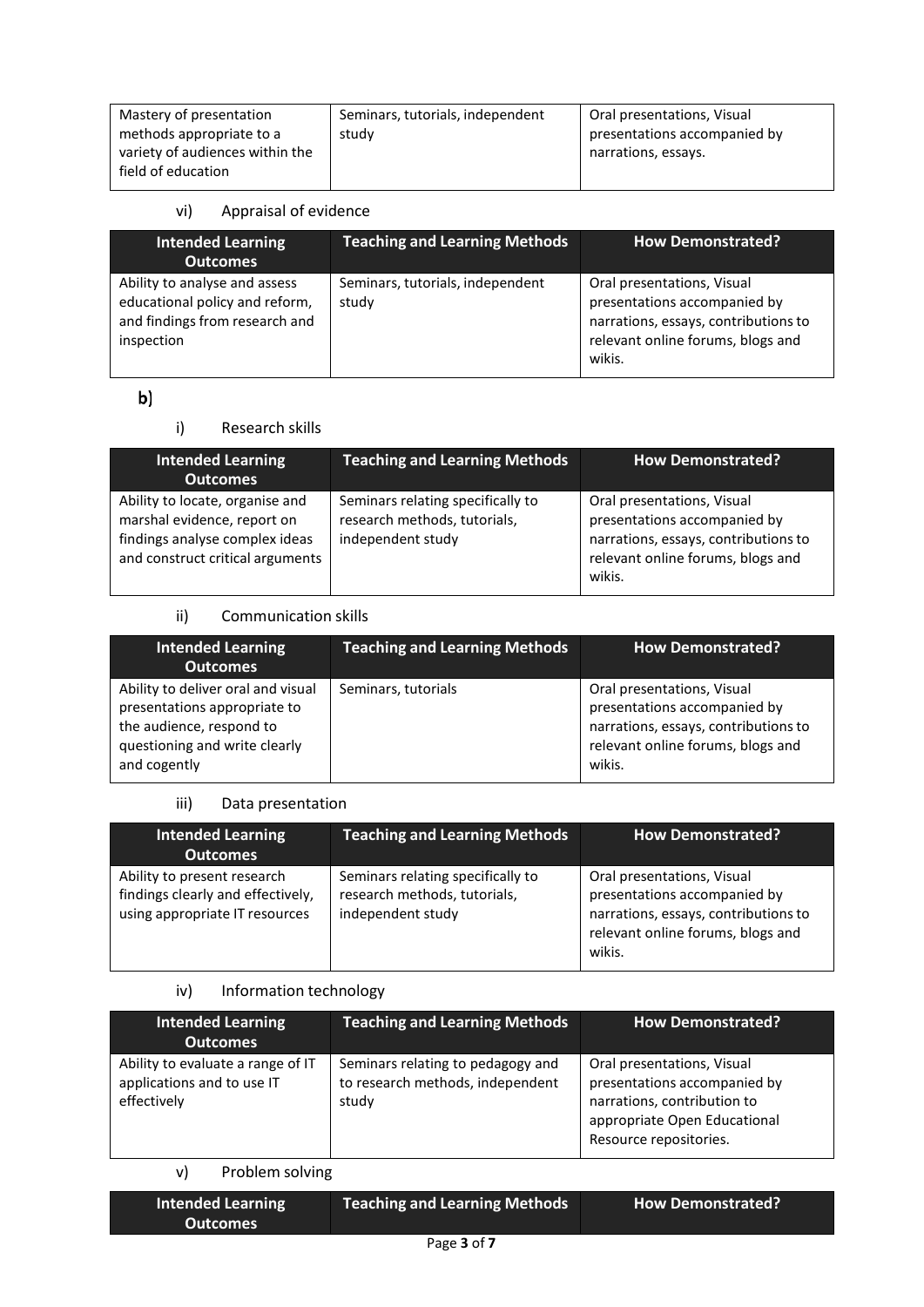| Ability to identify main features | Seminars, tutorials | Oral presentations, Visual           |
|-----------------------------------|---------------------|--------------------------------------|
| of a problem, examine             |                     | presentations accompanied by         |
| alternative solutions, and plan   |                     | narrations, essays, contributions to |
| and carry out suitable actions    |                     | relevant online forums, blogs and    |
|                                   |                     | wikis.                               |

# vi) Working relationships

| <b>Intended Learning</b><br><b>Outcomes</b>                           | <b>Teaching and Learning Methods</b> | <b>How Demonstrated?</b>                                                                   |
|-----------------------------------------------------------------------|--------------------------------------|--------------------------------------------------------------------------------------------|
| Ability to contribute to and<br>comment on ideas in seminar<br>groups | Seminar activities                   | Contributions to seminars,<br>contributions to relevant online<br>forums, blogs and wikis. |

# vii) Managing learning

| <b>Intended Learning</b><br><b>Outcomes</b>                                                                                              | <b>Teaching and Learning Methods</b>                                               | <b>How Demonstrated?</b>                                                                   |
|------------------------------------------------------------------------------------------------------------------------------------------|------------------------------------------------------------------------------------|--------------------------------------------------------------------------------------------|
| Use theory and the practice<br>learned from the course and<br>wider academic and<br>professional community to<br>reflect on own practice | Engagement with professional<br>communities and peers on reflective<br>activities. | Contributions to seminars,<br>contributions to relevant online<br>forums, blogs and wikis. |

# viii) Career management

| <b>Intended Learning</b><br><b>Outcomes</b>                                                             | <b>Teaching and Learning Methods</b> | <b>How Demonstrated?</b>              |
|---------------------------------------------------------------------------------------------------------|--------------------------------------|---------------------------------------|
| Identifying benefits of Level 7<br>study & transferable skills to<br>match career development<br>needs. | Tutorial support                     | Tutorial discussion, reflective blog. |

# **10. Special features**

The Postgraduate Certificate in Learning Technologies is an innovative offering, which combines theory with practice. The programme offers unique opportunities to study the present and future of learning innovations through technology across different educational settings. It is led by academics from the Institute of Learning Innovation of the School of Education who are engaged in research to influence and shape learning innovations. Working with them and in collaboration with learning technology professionals and researchers from around the world, students will be at the forefront of the latest pedagogical and technological innovations as they happen.

As they work through the programme, students will be guided by extensive online resources, their personal tutor and learning sets, i.e., small groups of participants who meet regularly online to discuss issues of mutual importance. They will learn to use the knowledge they acquire to extend their passion for enhancing the experiences of learners through innovation. They will have the opportunity to take part, online or on campus, in the Institute of Learning Innovation's bi-annual research workshops. Throughout the programme, ICT literacy and familiarity with new tools and technologies will be developed alongside discipline-based content.

# **11. Indicators of programme quality**

The programme will appoint an external examiner with relevant expertise to cover all the modules, who reports annually on the quality of the programme.

#### **12. Criteria for award and classification**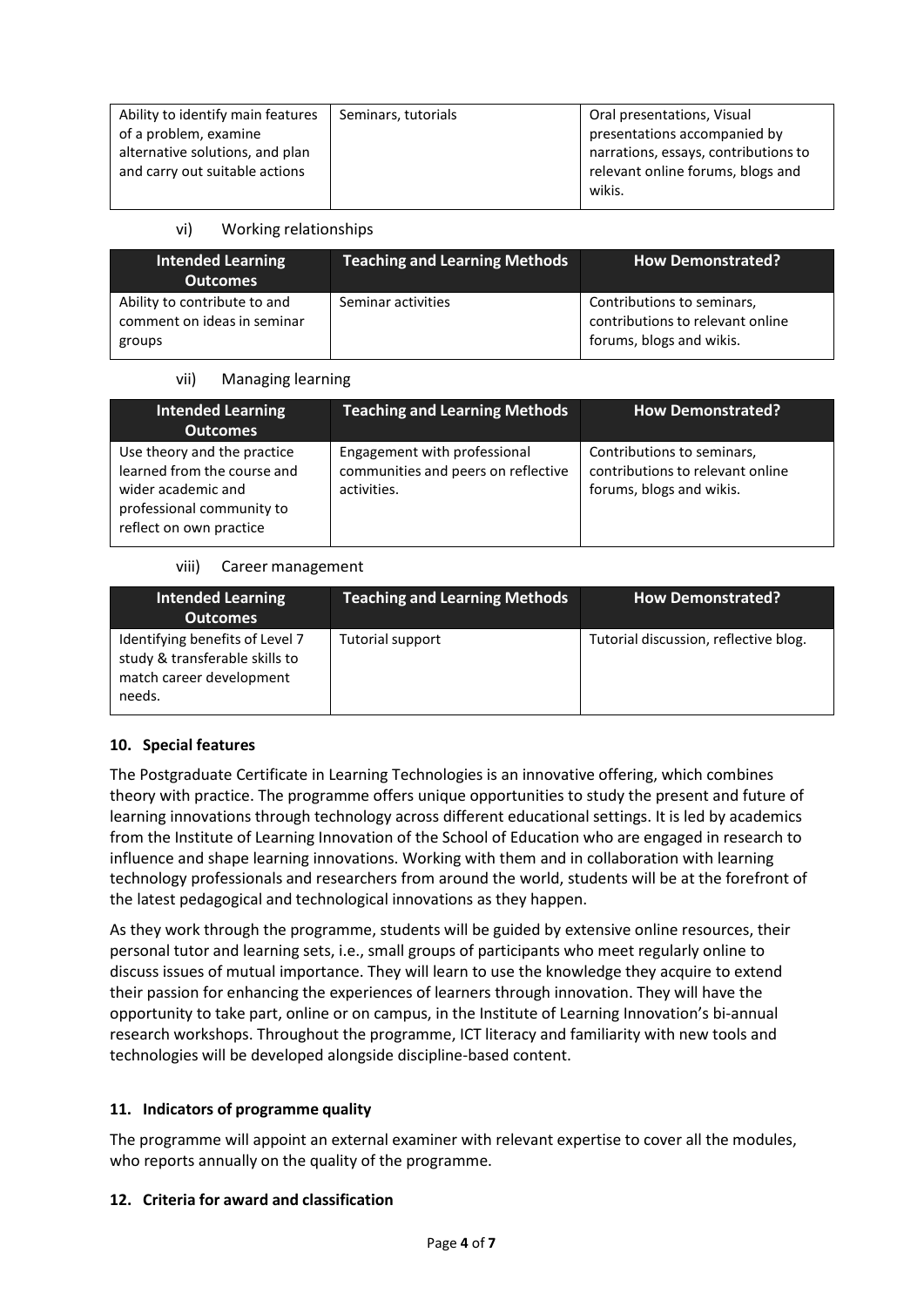This programme follows the standard scheme of taught postgraduate award and classification set out i[n Senate Regulations](http://www.le.ac.uk/senate-regulations) – see the version of *Senate Regulation 6 governing taught postgraduate programmes of study* relevant to year of entry.

# **13. Progression points**

As defined i[n Senate Regulations](http://www.le.ac.uk/senate-regulation6) - refer to the version of *Senate Regulation 6 governing taught postgraduate programmes of study* relevant to year of entry.

• Students can use the PG Cert as APL and join the MAIE Distance Learning programme.

In cases where a student has failed to meet a requirement to progress he or she will be required to withdraw from the course and a recommendation will be made to the Board of Examiners for an intermediate/exit award where appropriate.

# **14. Rules relating to re-sits or re-submissions**

As defined i[n Senate Regulations](http://www.le.ac.uk/senate-regulation6) - refer to the version of *Senate Regulation 6 governing taught postgraduate programmes of study* relevant to year of entry.

# **15. External Examiners reports**

The details of the External Examiner(s) for this programme and the most recent External Examiners' reports for this programme can be found at [exampapers@Leicester](https://exampapers.le.ac.uk/) [log-in required]

# **16. Additional features** (e.g. timetable for admissions)

Admissions will normally be in line with the academic year.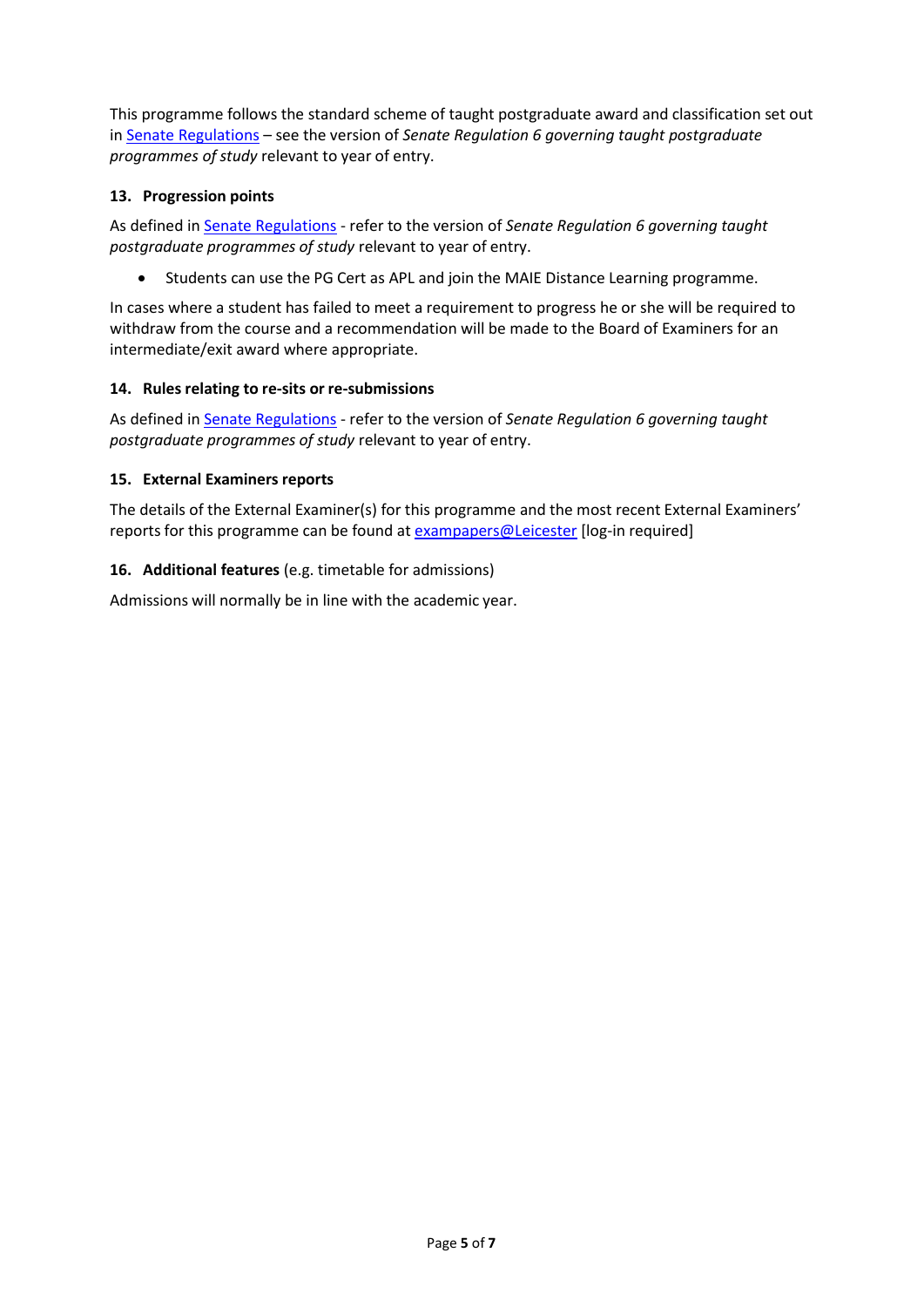

# **Programme Specification (Postgraduate) FOR ENTRY YEAR:** Choose an item.

**Date created:** Click or tap here to enter text. **Last amended:** Click or tap to enter a date. **Version no.** Choose an item.

# **Appendix 1: Programme structure (programme regulations)**

The University regularly reviews its programmes and modules to ensure that they reflect the current status of the discipline and offer the best learning experience to students. On occasion, it may be necessary to alter particular aspects of a course or module.

#### **Updates to the programme**

| Academic year affected | --<br>Module Code(s) | <b>Update</b> |
|------------------------|----------------------|---------------|
|                        |                      |               |

#### **Credit breakdown**

| <b>Status</b>        | <b>Year long</b>   | Semester 1 | Semester 2 | <b>Other delivery</b><br>period |
|----------------------|--------------------|------------|------------|---------------------------------|
| Core taught          | Choose an<br>item. | 30 credits | 30 credits | Choose an<br>item.              |
| Optional             | Choose an          | Choose an  | Choose an  | Choose an                       |
|                      | item.              | item.      | item.      | item.                           |
| Dissertation/project | Choose an          | Choose an  | Choose an  | Choose an                       |
|                      | item.              | item.      | item.      | item.                           |

60 credits in total

**Level 7/Year 1 Choose an item.**

Core modules